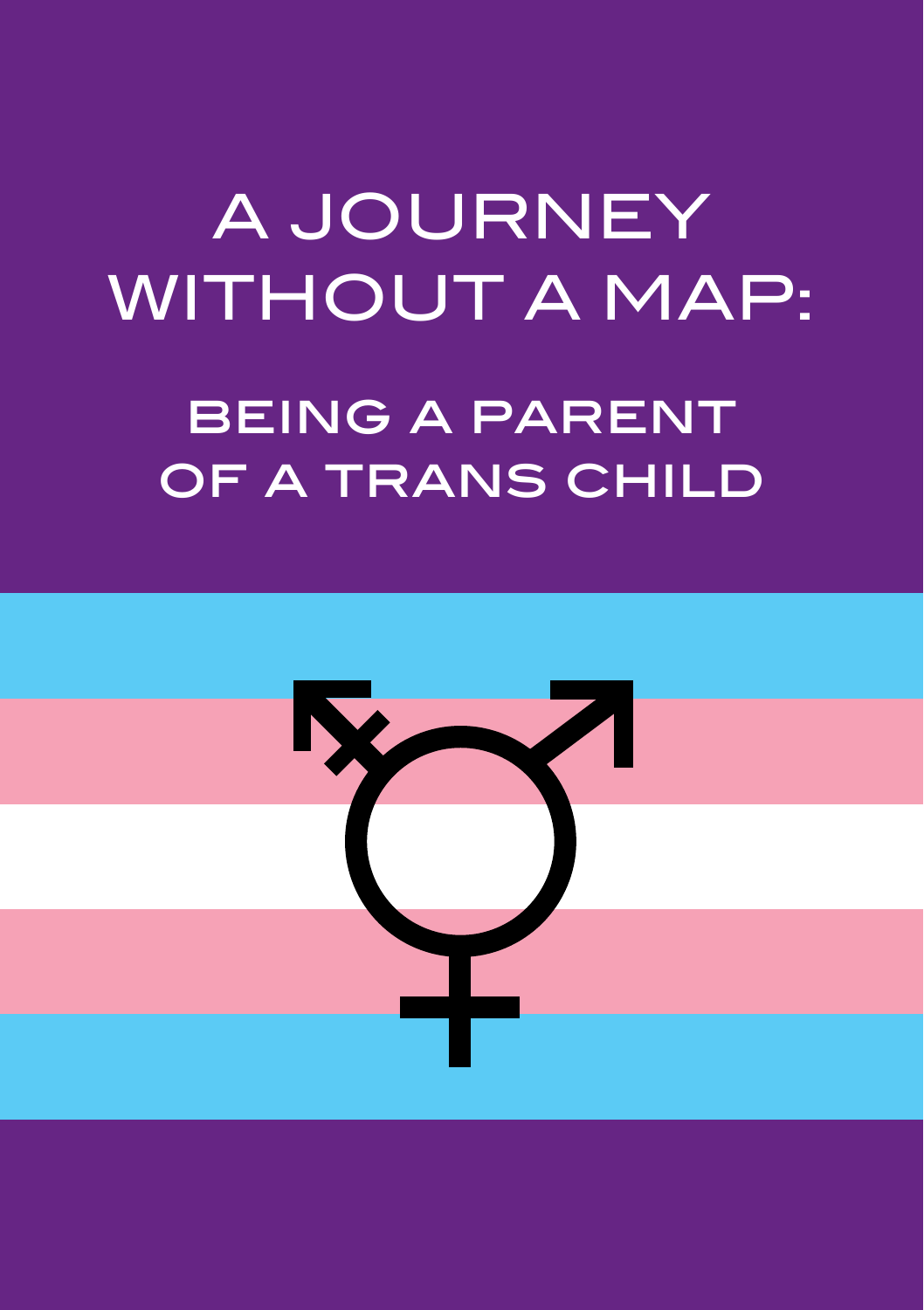## INTRODUCTION

**Sara's Group was founded by Sara Taverner as recognition of the fact that parents need support, information, and friendship when a child/young person is questioning their gender. It is often referred to as a journey where the child is in the driving seat with their parents as passengers. Often the trans or gender questioning person knows exactly where their destination is but may be unsure of the route. This publication is designed to aid that journey, to explain, to educate, and hopefully to make the journey smoother.**

# assigned sex? gender identity? gender expression? sexual orientation?

#### **What does it all mean?**

We talk about each of these individual topics as separate from each other and as spectrums. We are assigned a sex at birth: male or female. The majority of the population will find that their gender will correlate with their assigned sex. For example, someone assigned male at birth will identify as a man. We call this cisgender, 'cis' meaning 'same'.

A better way to look at assigned sex and gender is that the word 'sex', refers to the primary sex characteristics of a human body, i.e. the genitals, and that gender can be understood as a person's internal sense of self (whether they feel like a man, woman, both, neither). A person's gender is assigned to them at birth in accordance to what their physical sex characteristics are as perceived by the doctor. This is poignant for trans people particularly because the first words that they may hear are most likely 'it's a boy' or 'it's a girl' and this may not be the case.

Gender is best described as being a sliding scale, rather like a colour spectrum, with woman at one end and man at the other. For transgender people, their gender does not match with their assigned sex and so they may experience their gender in a completely different area to their assigned sex.

Gender expression, is again different, with its own spectrum. Perhaps each end represents an absolute extreme of masculine and feminine. All people sit somewhere on that spectrum in terms of their gender expression, regardless of what their assigned sex and gender might be. So it can be seen that there are masculine men, masculine women, feminine men and feminine women and all kinds of people in between. Gender can be expressed in various ways, usually very visually. Femininity may be expressed through hair, makeup and clothing and masculinity may be expressed in a similar way but each gives off very different representations.

Sexual orientation has no relation to assigned sex, gender identity or gender expression. It is purely who you are attracted to and want to form romantic/sexual relationships with. Anyone, whether cisgender or transgender, can have any sexual orientation.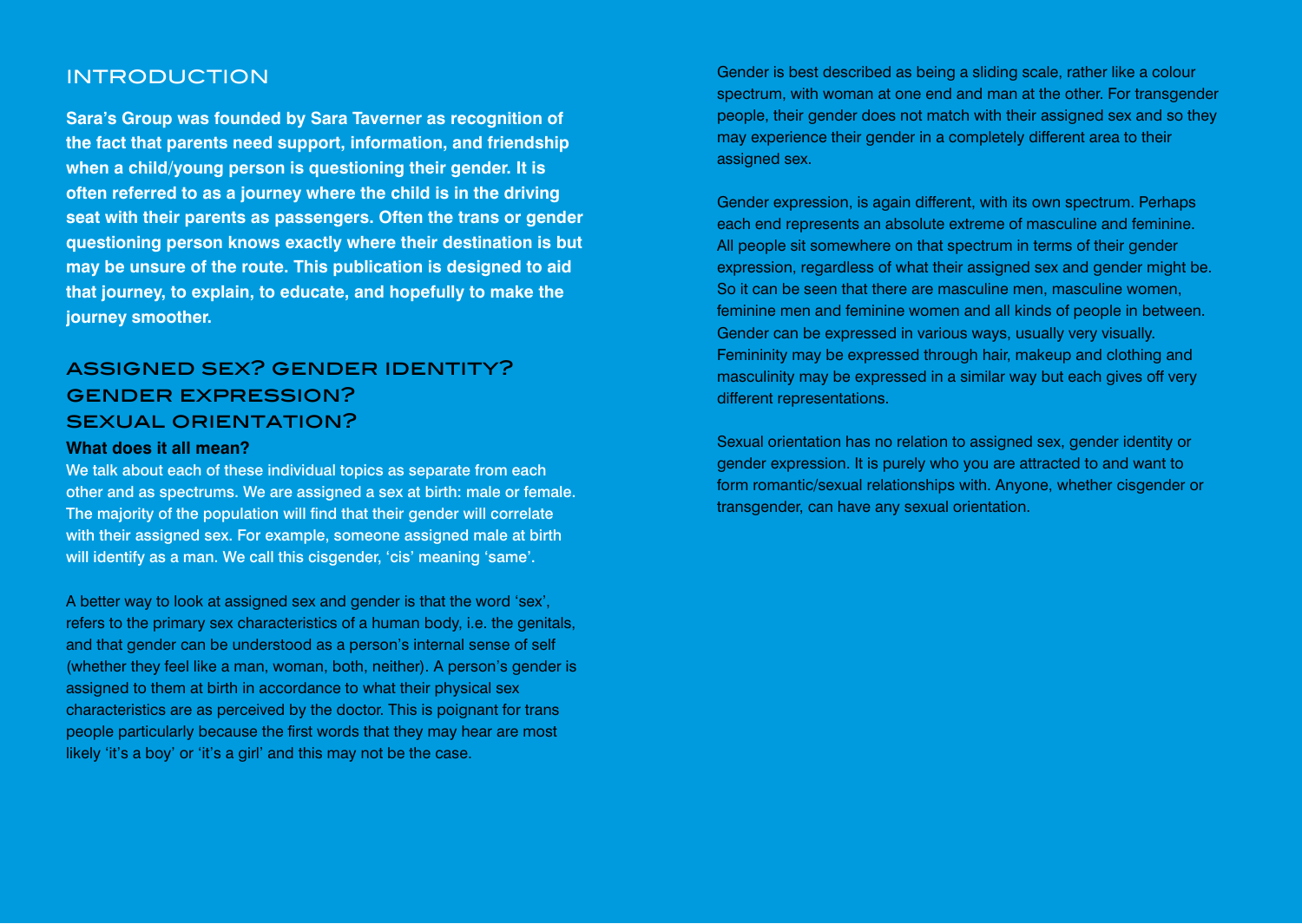

Straight Bisexual Bisexual Gay/Lesbian

# WHAT IS TRANS?

**The term trans is used to describe a person who's gender identity does not match their sex assigned at birth.** 

Common language used to date suggests that trans people wish to be the 'opposite sex' and although this can be true for many people, this way of looking at sex and gender can be harmful as it suggests that there are only two ways of being (man or woman), and as we have just learned, that is not true, there are infinite ways of understanding one's gender and existing in the world.



experience gender variance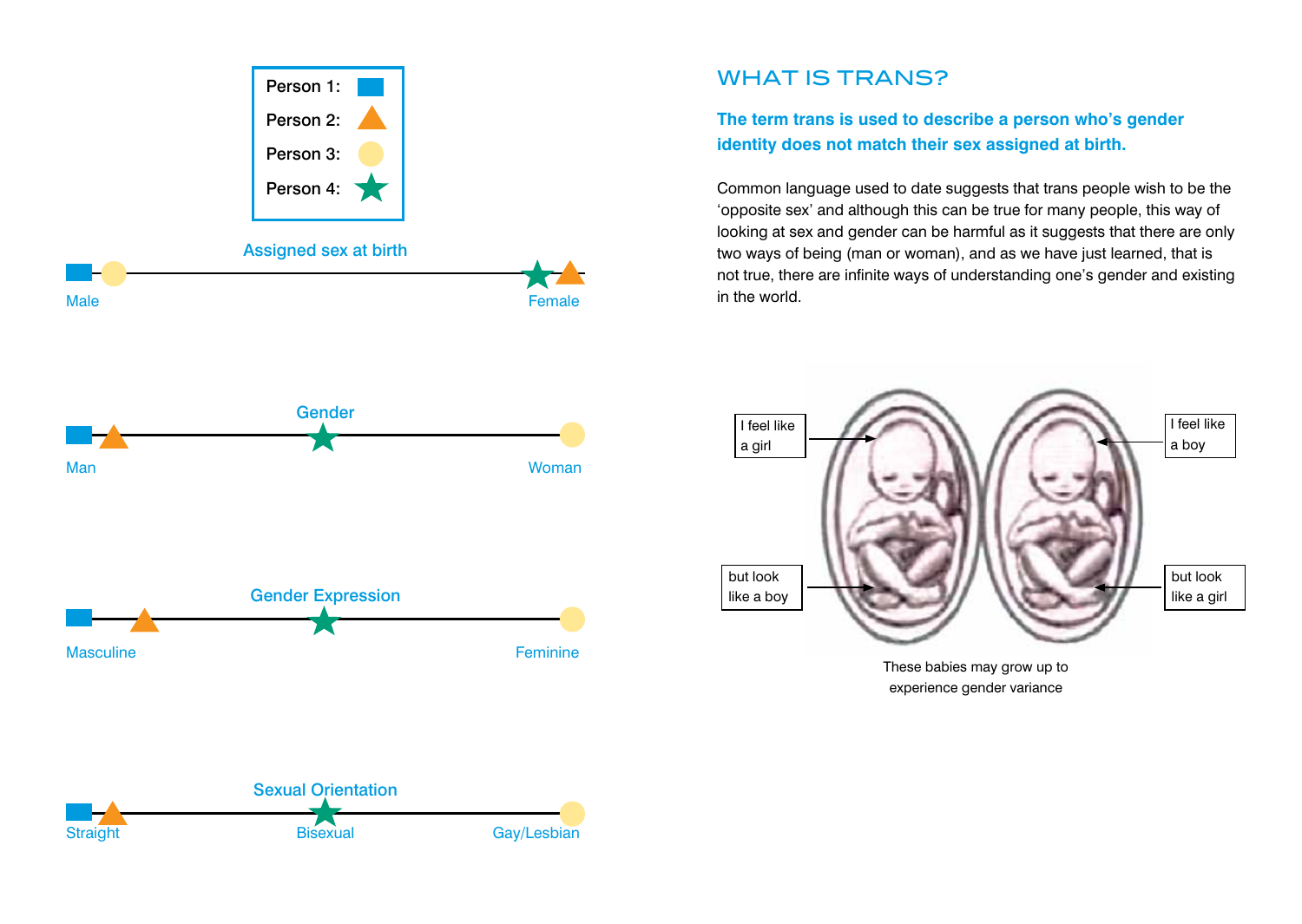This feeling of belonging to a sex which is different from the one that you were assigned at birth is known as gender dysphoria and often manifests itself in the form of disassociating with one's body and its sex characteristics. Many trans people describe it as having a mental image of themselves that their body doesn't match and as a result, will often seek out medical treatment (usually in the form of hormones and / or surgeries) to correct this feeling.

We will talk more about social and medical transition later.

If you have never questioned your gender identity or had to think about your sex being a separate thing from your gender, then all of this might be quite a lot to take on board, but for transgender people, this feeling of being out of sync or off kilter with themselves and / or the world, is one with which they are very familiar. If you don't understand what your child is trying to describe to you please try and bare this in mind, your experiences are yours and theirs are theirs. To help you understand them, you can ask them questions and give them time to articulate themselves. There is no correct way to feel, there are only feelings themselves.

## PARENTS STORIES

**When we become parents, few of us are prepared for what lies ahead: the unexpected changes and challenges that test us every step of the way and the deep joy and unconditional love we feel for another human being. It is that love that keeps us going when faced with extraordinary challenges in our children's lives.**

#### expecting twins

Our story starts during my second pregnancy, which was planned to produce a sibling for my then 4-year-old son. At a regular check up about 12 weeks in, it was confirmed I was carrying twins. Six months later I gave birth to two beautiful (and big!) twin girls. They both arrived accompanied with individual medical conditions, involving years of hospital visits, operations and medication - but nothing that could not be treated. I mention this here purely because I remember thinking how out of control we are with many aspects of our lives.

#### **First signs of a tomboy**

I had never heard of Gender Identity Disorder (GID) in 1992. I doubt I would have distinguished or even considered the difference between a transsexual and a transvestite, and my perception of both would have been of a 'middle-aged man in a frock'. I would not have been aware of female to male (F2M) transsexuals either. I am now.

The first sign was when the girls were about 5 and starting to assert their preferences. Izzy started to reject dresses and anything remotely gender-specific to female. Their infant school allowed girls to wear trackies in bad weather, and somehow Izzy got away with this year round. I wasn't duly concerned and accepted that I had a tomboy for a daughter, who revelled in wearing her brother's hand-me-downs. Having an older brother, she had instant access to stereotypical boys' stuff, and this is what she chose. The bedroom the girls shared would have looked, to an outsider, the room of boy/girl siblings, with Barbie and Action Man sharing the same space.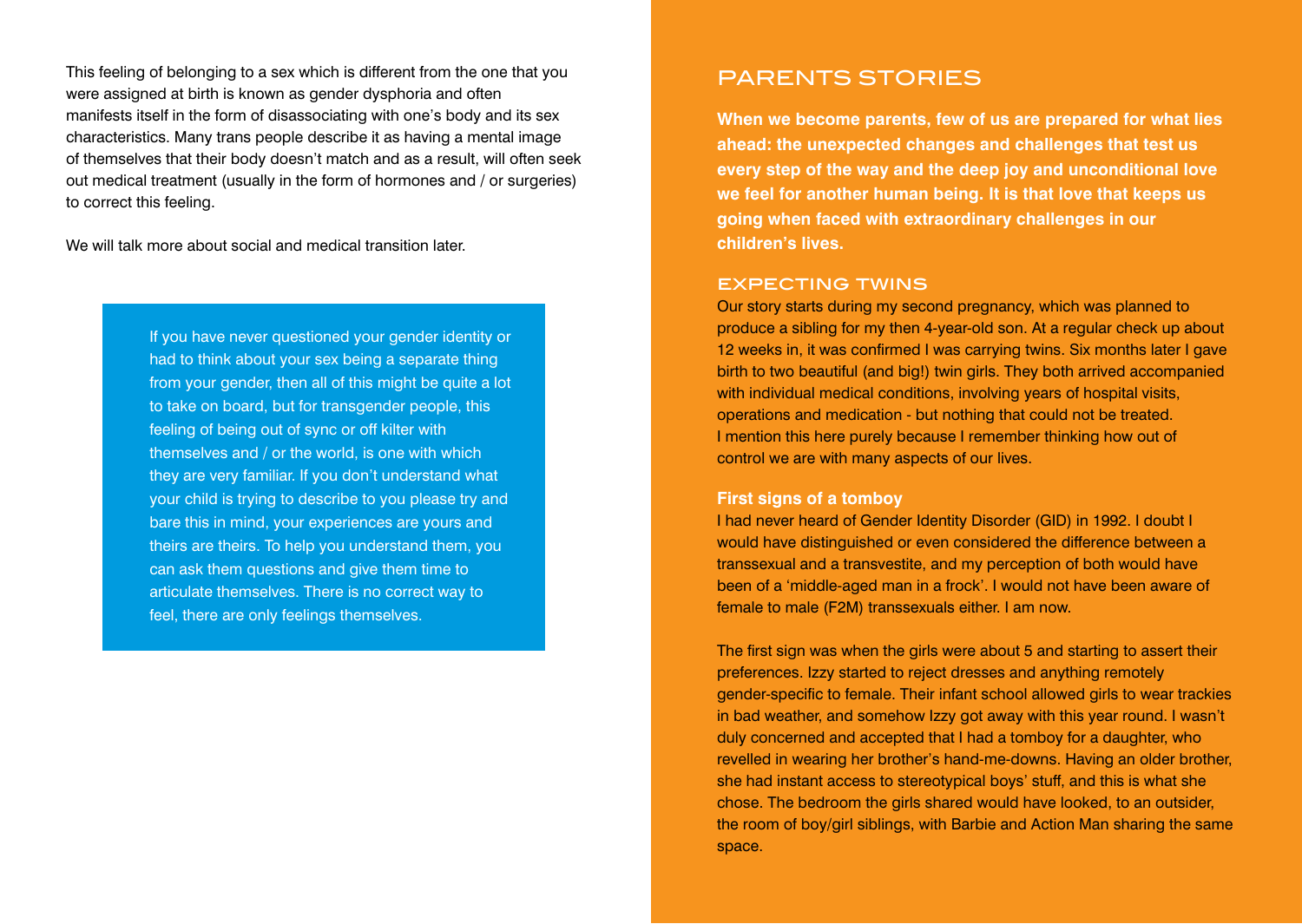Around age 6 I got the first sign this was perhaps more than being a tomboy. One night I found a note on my bed, which read: "Mum, I want to be a boy...". These little notes became her way of communicating important and difficult messages to me over the following years. Sometime during the same year, a documentary was aired about the plight of a British family who were taking their adolescent child to Holland in order to receive treatment for GID. I put the note and documentary together in a compartment in my brain, hoping I would never have to open it up again.

#### **Gender variant adolescence**

Middle school proved more difficult, as my child struggled to find her place. She didn't 'get' the girls or share their pre-adolescent interests, and wasn't particularly macho or sporty so wasn't accepted by the boys. She wasn't a typical tomboy either.

Towards the end of Middle School, I finally gave in to the pressure and let my daughter have her long locks cut off. The image I have of her when she emerged from the hairdressers is of someone who had a great weight lifted.

I had resisted her requests for a short hair-cut, partly because her hair was the last indication she was a girl; I also suspected that once her hair was short she would be mistaken for a boy, and I wanted to protect her from ridicule. Of course, I was right, and from this point on strangers often assumed Izzy was a boy - which made using ladies' loos and changing-rooms interesting!

The following few years were horrendous. Adolescent angst mixed with gender dysphoria must be the worst torment a young person can experience. She confided in a classmate that she wanted to be a boy, but this 'friend' decided to share the news, and Izzy was rejected and bullied. This is when the depression, self-harm and bad behaviour began.

We began weekly appointments at CAMHS (Child and Adolescent Mental Health Services). Unlike many families, we were blessed with the most wonderful family counsellor - but at 13 the GID was still not being addressed: my daughter had decided (we discovered later) that the only way to fit in was to conform by wearing feminine clothes, and experimenting with make-up.

To be honest, I breathed a sigh of relief: I knew puberty was the crucial time when children with GID are most distressed and either stay dysphoric, settle into their born gender and/or perhaps identify as gay. My daughter declared in one of her little notes she fancied a girl in her class. Hurrah I thought, I have a gay daughter, I can deal with that.

#### **"Mum, I know who I am . . ."**

Then one dark November evening, I received a call from 15-year-old Izzy, who was in her bedroom, asking me to come quickly. I found a very distressed child with a bloodied wrist. While we waited for the ambulance, I held my child and tightly wrapped the wound. It was thankfully a superficial cut: an expression of her unhappiness.

We spent the night alone in the corridor of the children's ward, eventually being allowed home on the proviso we went back to CAMHS the next day. That was a dark night - I don't think I have ever felt so alone; but knew I had to protect and help my child no matter what.

> Over the next month or so Izzy started to open up at CAMHS. I didn't know what was being discussed, but I did know I was witnessing a positive change in my child. No notes were needed this time. Izzy had something to tell me: "**Mum I finally know who I am. I'm a boy, born in a girl's body."** From this point on 'she' became 'he' - and I had a son called Matt.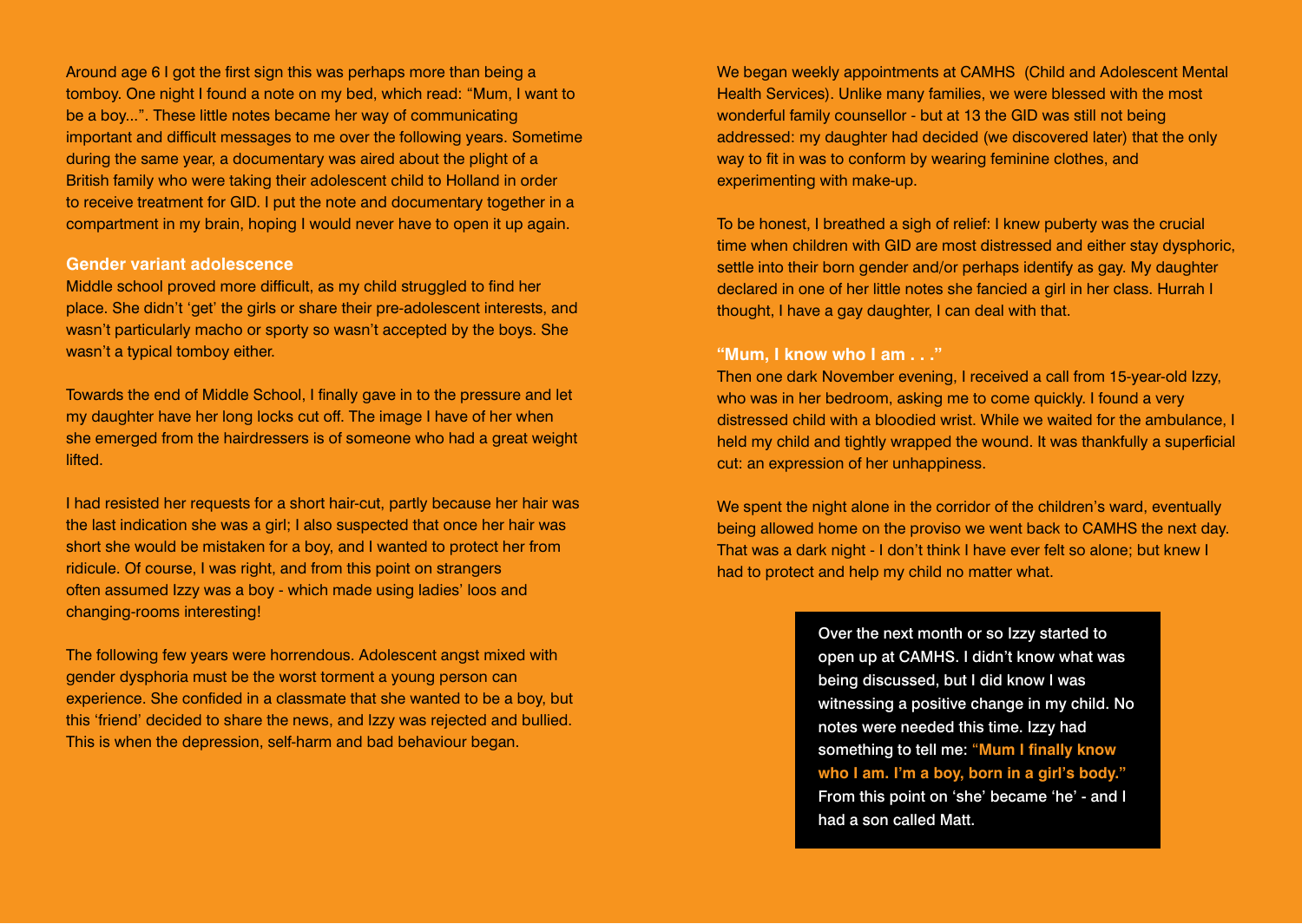Those who doubt GID as a valid condition will often be heard asking how someone so young can know they are born in the wrong body. Extensive studies of older transsexual people show 80% knew something was not right before the age of 12, the most common age is 7.

#### **Seeking support and coming out**

The impact of having a transgender child reverberates in every area of your life. How do you tell friends or family, not to mention acquaintances who enquire how 'the girls' are? First of all, you have to get used to using the correct pronouns, as slip-ups are very distressing for the trans person. To avoid repetitive explanations I emailed those that mattered in our lives with the news, attaching a useful NHS link that explains GID, and left it up to them to educate themselves.

I went in to robotic mode for about 6 months. I wrote off my car and had another minor accident, because my mind was elsewhere. I went to work, did what was needed to hold the family together. I was grieving and I was terrified. I found out who my real friends were - and in turn made fantastic new ones. I have my son to thank for these friendships.

Four months into this journey we went with trepidation to a gathering of families from the support group Mermaids. Meeting other people whose experiences mirrored our own was a turning point for us both.

During the last four years we have relentlessly battled the system to get the treatment he needs to feel more comfortable in his own body. Reversible hormone blocking treatment is now available at the start of puberty to delay the onset of unwanted physical characteristics, but by the age of 15 it is usually too late as development has taken place. There is a gap in treatment available before a young person is referred to Adult services and prescribed hormones that will produce characteristics of the desired gender. If Matt had taken blockers at 16 he would have effectively been in a menopausal state for a year before being considered for testosterone. We turned to private care for a brief period so he could begin hormone treatment and move forward in his life. If we hadn't, he would likely have become an Internet recluse.

Matt waited until the school prom to reveal his new identity, and attended in a suit and tie - for which I was full of admiration. He then went on to attend College in another borough where no one knew his past and, despite all the disruptions to his education, is now at University.

> Next month, aged 20 years and 8 months, Matt will finally be having the surgery he has been waiting for. Next year I hope to take my family somewhere sunny, where Matt can take his shirt off and swim in the sea with the rest of us. Such a small pleasure, which many take for granted - but one that will mean so much to us.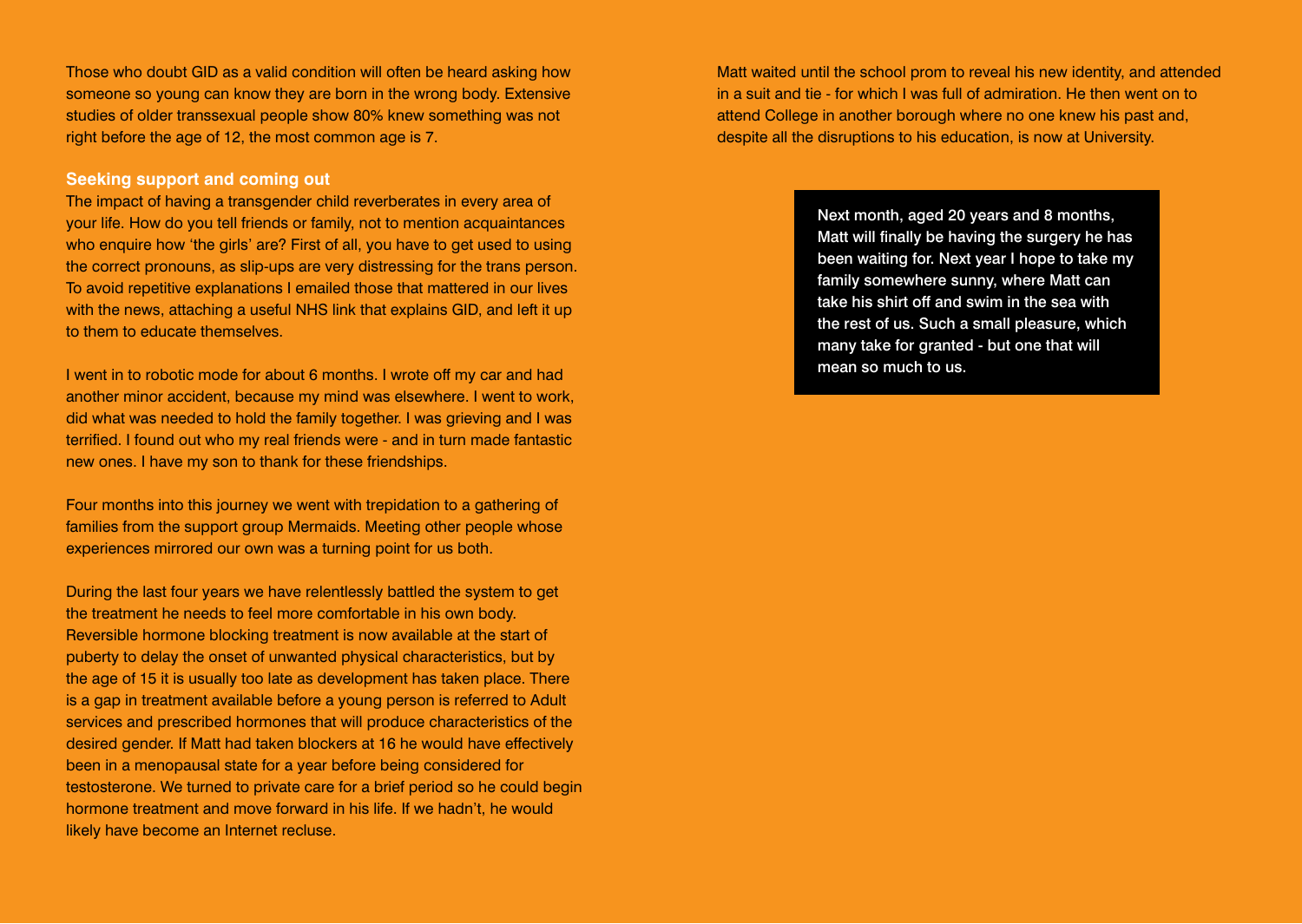## international womens day 2010

Life hadn't been easy for the previous 3 years, diagnosed with a rare joint condition, my healthy and active daughter was now in constant pain and becoming more and more disabled and on top of all that she was understandably depressed. Having given up work to care for her as well as to attend a variety of hospital appointments and emergency admissions we had become very close. I knew my daughter completely and totally or so I believed.

> So the day that she texted me to go to her bedroom when I was only downstairs did seem a little odd I agree. When I entered the room she was sobbing and barely able to speak. I heard the words "I need to tell you something" between sobs and due to the level of distress I started to panic and think that the very worst thing had happened and that my daughter was about to tell me she had been abused. It seemed the only possible explanation for something so terrible and upsetting and of course it would have explained why she appeared to hate her body, hide her body . . . It all made perfect sense . . . until she said "I'm transgender, I'm really male" And at that moment my first thought was 'thank god she hasn't been abused'.

> I held her tight, hugged her, told her it would be ok, cried, laughed, hugged some more, "it will be fine" I told her.

And for 2 weeks I told no-one, I could barely bring myself to think it let alone say it out loud, my daughter was a boy. And do you know what? Deep down I knew it was true, I didn't ever question it. My tomboy, footballing, forever climbing trees, rough and tumble and very anti-pink daughter of course was a boy, it all suddenly fell into place. But how was I going to tell people? Elderly parents?

Another 'modern' phase so sensationalised in the media was now part of their lives, how would they deal with it? I felt like a tigress protecting her cub, I didn't want to tell anyone because of how it made me feel as a parent and yet my child was desperate to finally be the person she really was. I was being rushed as a parent, led on a journey that I had no map for.

Fast forward 4 years and I have an incredible, amazing son. I never look at him and think 'you were once a she', I realise that he was always there, that I have always known him. I am in awe of his strength in being true to himself, no longer living a lie but I also feel sad that for the sake of one chromosome a life of pain could have been avoided. The journey has been a very tough one for our family and so we've have had to leave some people (including family) behind, they just did not want to support us on our journey. Surprisingly all of the grandparents have truly embraced their grandson and have almost all managed the pronoun and name change.

We've left our home town, gladly leaving behind our history and created our new history where we have 1 daughter and 2 sons and no questions asked, where we can just be ourselves. The journey is ongoing, there is still no map but we have been enriched by the people who have stood by us and by the people that we have met along the way, some in similar positions. We have discovered an amazing and supportive community and feel proud to be a part of that. We have also learnt the true meaning of 'I just want my child to be happy' because ultimately that is really the only thing in life that is important.

And the title? That turned out to be the day that my son told me he was **trans!!**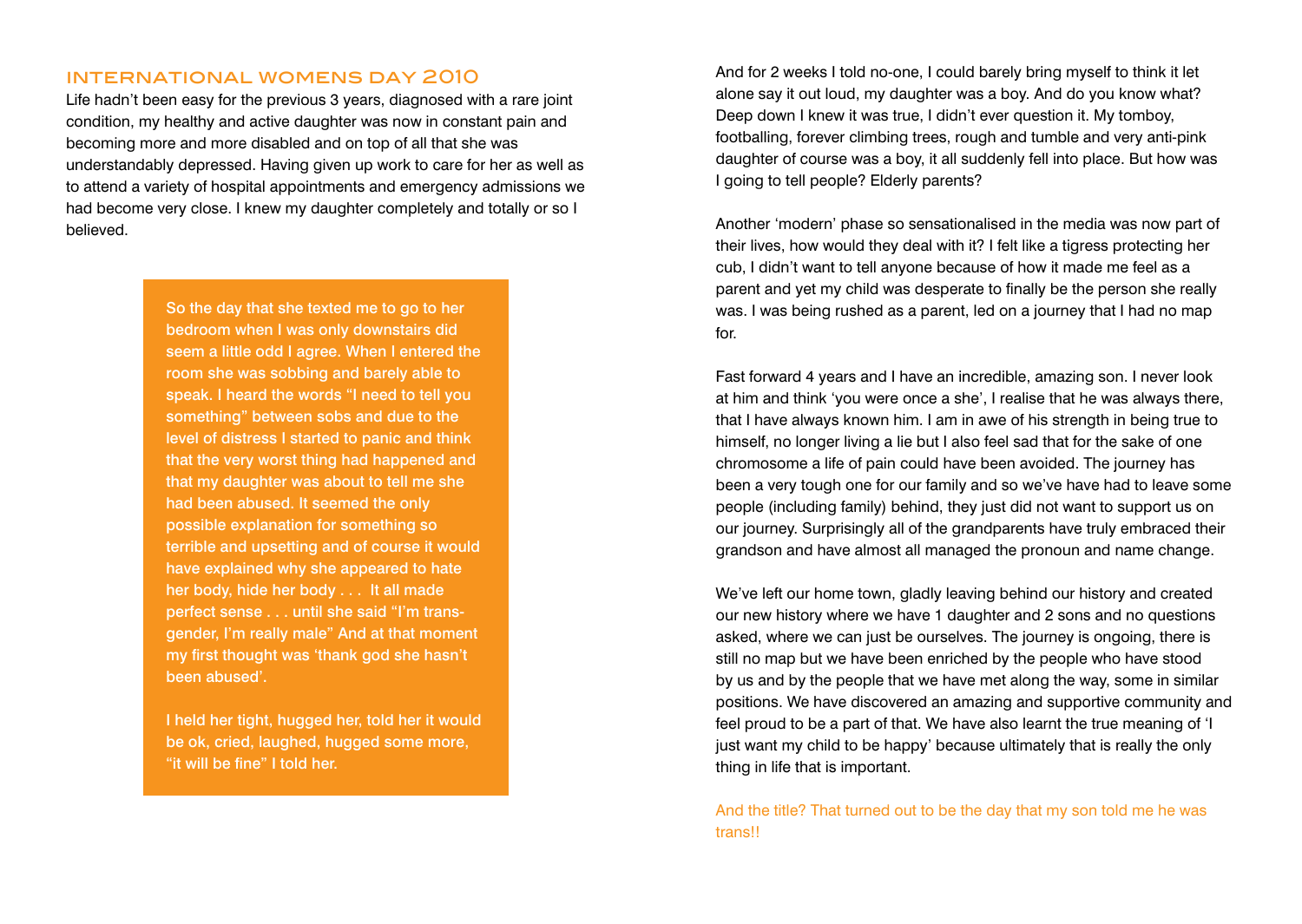## young trans woman's story

At 16, I was introverted and distant, slipping into compulsive habits, harming myself, and going out wandering the streets at night without telling anyone where I was going; I didn't really know where myself. I was breaking under fear of the future I saw before me, as a lonely, misunderstood freak. My mum asked me what was wrong, but I couldn't tell her; I thought the truth of it would break her. My sister had spent months in hospital fighting a life-threatening illness, and I felt there was no room for more stress in mum's life. But a time came when I knew if I didn't share my feelings of dysphoria, then it would kill me.

I wrote a letter, left it on her bed and then walked to my Dad's house. In the envelope were E-mails I'd sent to Allsorts, explaining the way I felt; the nights I'd dressed in her clothes in secret, my desperation to be female. She phoned me after I arrived at my Dad's, and, through tears, told me she loved me and that she would support me. Though she was obviously upset at first, she tried, in spite of pronoun mishaps and the occasional argument about the way I'd been raised, to help me live as the woman I really am, this she now never questions. She even made special padded bras for me.

My siblings, too, have been very supportive. My relationship with my father is bad - we've never really understood each other, and although he's ok with my transition, I still feel a distance between us. I told my grandparents through a letter. They surprised me in their support. My hormone treatment is making me a happier more fulfilled person.

Without my family's support, I'd be in a very different place - still depressed or, perhaps, no longer here at all. They've taught me to have faith in people and love myself. For this I am grateful.

Becca - Transformers Young Person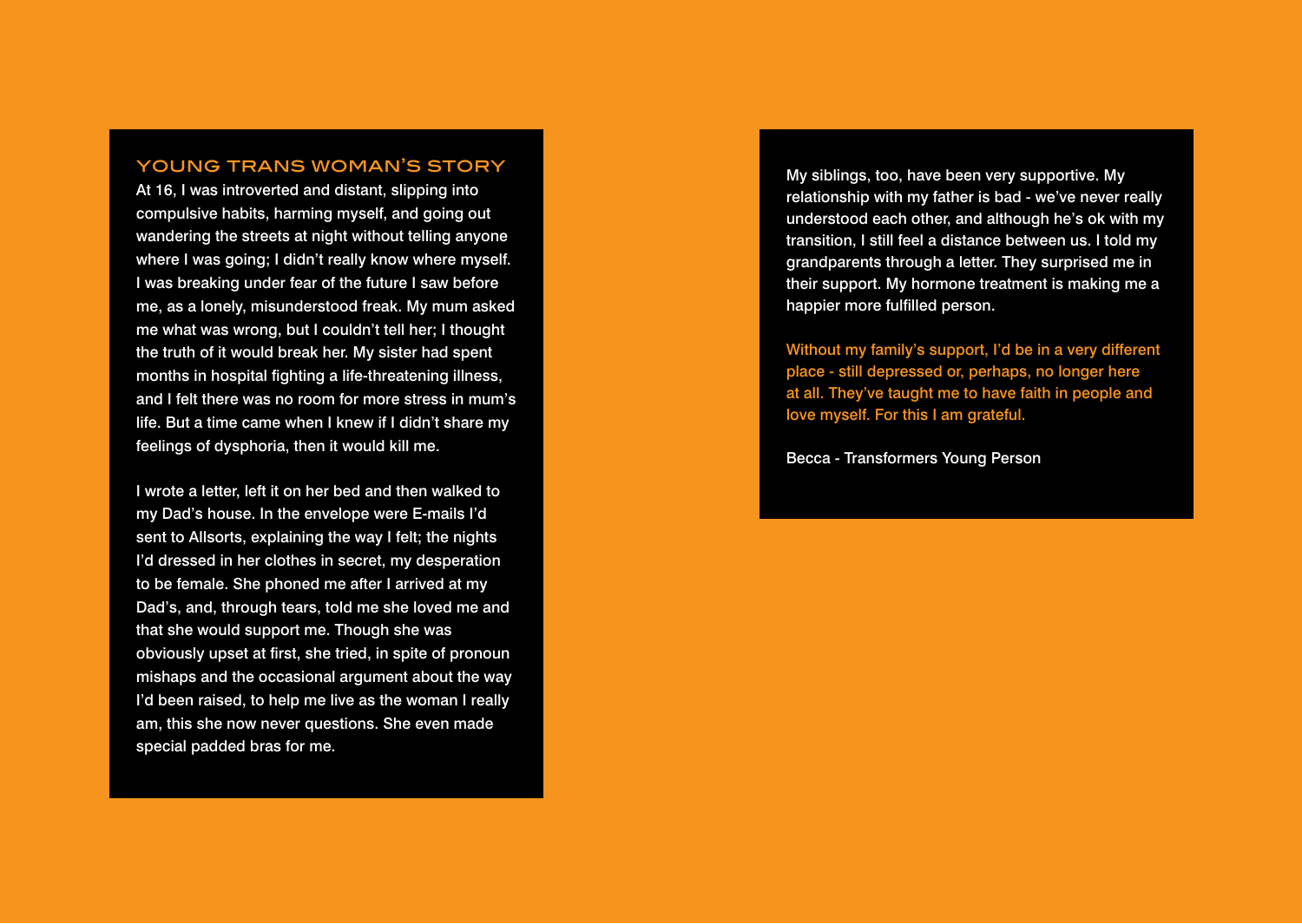# NON-BINARY IDENTITIES

So far we have spoken about young people feeling that their gender is the opposite to the one that they were assigned at birth. ie, trans boys were assigned female at birth and trans girls were assigned male at birth.

This way of identifying gender as two distinct categories of male and female is referred to as a 'binary gender system'. For a lot of people, this way of understanding gender works quite well. For many trans people, they feel comfortable identifying as either male or female.

For some people however, this gender system does not work. They do not feel that they are either male or female but perhaps a mix of both, somewhere in between or maybe neither at all.

These people may identify as having a 'non-binary' gender, a gender which flows between two points or even outside of the spectrum.

**Let's think about it in terms of colours again. So if boys are blue and girls are pink then non binary people are various shades of all the colours in between.**

# NON-BINARY EXPERIENCES

"I identify as genderfluid which essentially means my gender is in constant flux, for me that's between neutrois (without gender or gender neutral) and genderqueer. People define gender fluidity in different ways but personally I don't see my identity on a fixed spectrum so much as I see it moving freely around and sometimes, but rarely, landing on a definite label. For a long while I used two names depending on how I was feeling gender-wise, I used Thom when I was leaning more towards genderqueer and Jay when it was more neutrois. Lately I've dropped Thom and I'm just going by Jay but my identity is still just as fluid as ever. I look in the mirror somedays and think "Christ, I'm genderqueer today!" and others I have no idea how to define myself and that's what I love about my identity, I'm always guessing!."

Jay - Transformers Young Person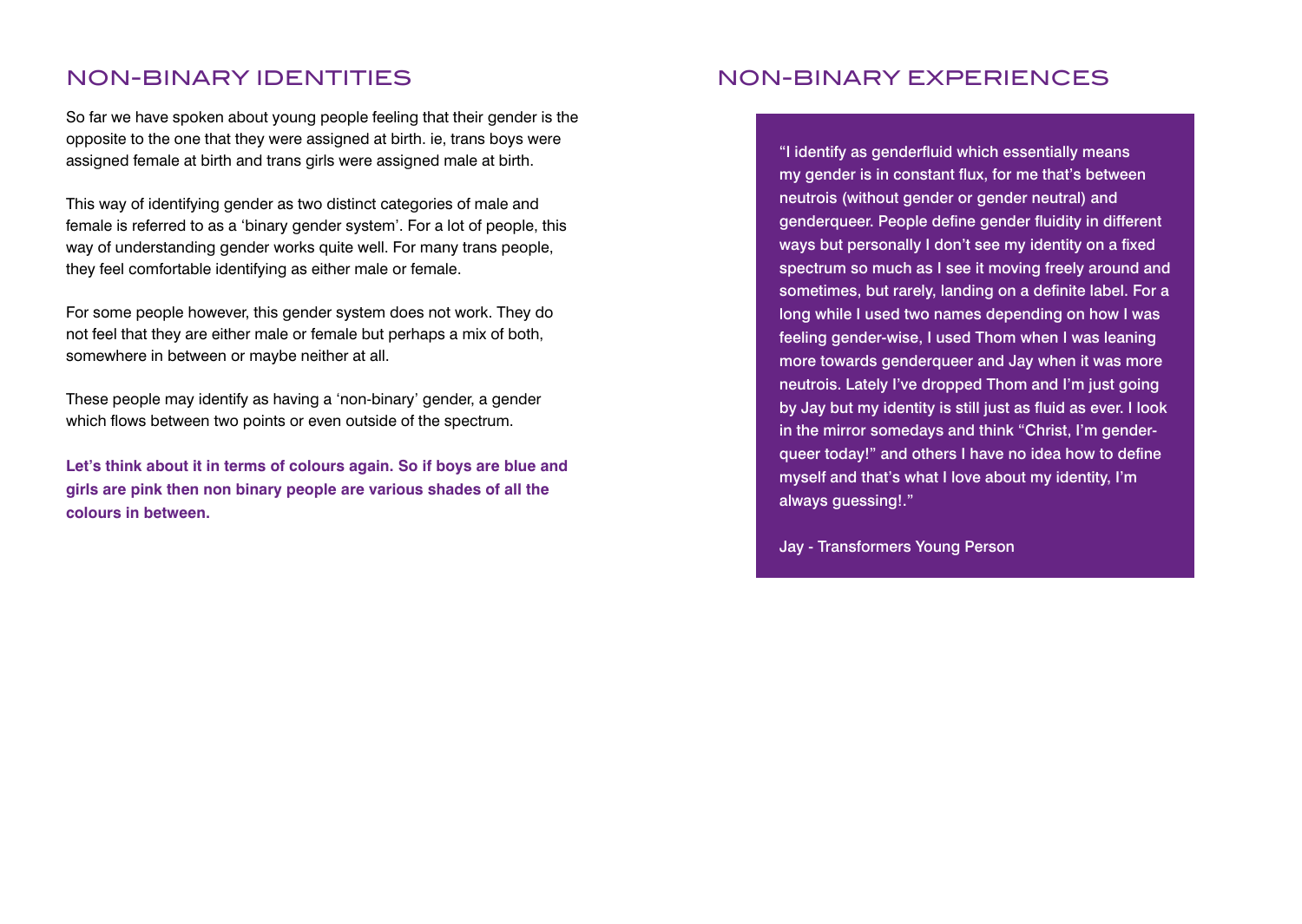"My identity as a non-binary person is still relatively new - I only started going by gender-neutral pronouns (they, their, etc. see glossary) just under a year ago, and even then only a select few knew and used them. I feel a twinge when I get a "she" directed my way, like a jab in the gut. I thought long and hard about a name change, because I have always felt very disconnected to my birth name. I often think about adopting a more androgynous or even malesounding name, but it's something I can't bring myself to do just yet. I've taken to wearing a badge with my pronouns on, but even then it's much more likely I'll get misgendered even by people who know. Every time I see separate signs for male or female changing rooms or toilets, my identity is invalidated. Nowadays I enjoy wearing make-up and "female" clothing, but I have what I like to call "boy days", when my desire to not get misgendered is so strong that I feel like I need to give an outward sign that my gender is not what you might first think. Coming out to new people is tricky, because I'm never sure how it's going to be taken when I try and explain my pronouns and how they work. I hope for "Okay, no problem, thanks for telling me", but I often get personal questions such as "What toilet do you use?", "What were you born as?" and "So what do you have down there?"

Niko - Transformers Young Person

# SOCIAL TRANSITION

**Before starting the medical transition, trans people must first go through a social transition.** 

Social transition usually involves coming out to anyone of relevance in your child's life - this may include friends, family, medical professionals, and teachers - and making them aware of the change in your child's name and pronouns.

Your child may also want to change their gender expression if they haven't already. Gender expression is how people present themselves to society at large, and often relies on clothing and hairstyles. Generally, clothes and hairstyles are labelled as belonging to either males or females, and for your transgender child this may be the first step to presenting as the gender to which they identify.

For example, a trans girl (male-to-female) may want to wear clothes from the girls' section and grow her hair out in order to present herself to wider society as female. However, this is not always the case and not all trans people conform to stereotypes of gender presentation; allowing your child freedom of expression, regardless of their gender, is always important.

The names of these young people have been changed to protect their confidentiality.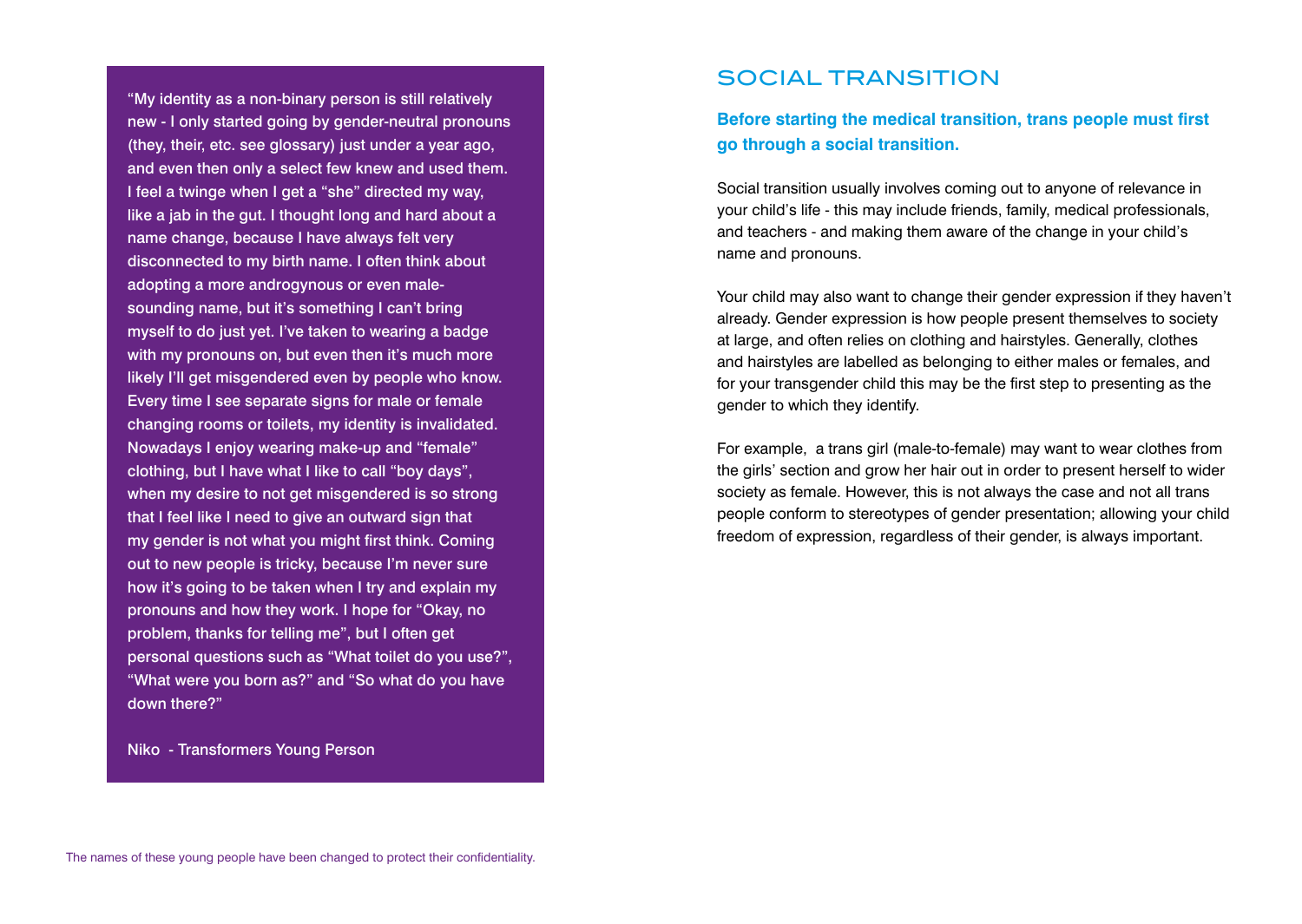# MEDICAL TRANSITION

**A medical transition can be different for every trans person. Some may have hormone blockers (blocking the natural puberty), some may have hormones (Testosterone or Oestrogen) and some may have surgery.**

A person's need to medically transition may fluctuate over time. For example, a child just reaching puberty may have a strong desire to access hormone treatment in order to avoid a puberty of their assigned sex happening. Alternatively, some trans people who have hormone treatment may feel that this is enough for them and do not want to access surgery.

In England, children under the age of 16 are not able to access full hormone treatment (pure Testosterone or Oestrogen) and are only able to access hormone blockers. Once a young person reaches 16, post diagnosis of gender dysphoria, post hormone blockers and having been under the Tavistock clinic, they may be able to access hormone treatment if they feel this is right for them.

Once a young person reaches 18 they will begin accessing the adult clinic where they can discuss surgery if they feel this is appropriate.

In England, a person under the age of 18 is not able to access gender reassignment surgery. Thinking about your child going through these changes can be daunting. It is important to keep conversations open about your child's needs and intentions around a medical transition so that you can work through the journey together.

A medical transition is a very visual part of a person and when your child begins to change, it can almost become more of a reality that they are trans. Sometimes these changes can be difficult to get used to and quite challenging and although it may look like your child is changing, they are still the same person, they are just the person they were meant to be. What is important is that you also have support during this time as well as your child.

Overleaf is a flow chart of the pathway through the medical side of transitioning for someone 18 or over. There are seven adult Gender Identity Clinics in England, but only one clinic for children and adolescents. The name of this clinic is the Tavistock and Portman<sup>1</sup> and it is situated in North London (with two satellite clinics elsewhere in the country). A referral form can be found on the website if you or your GP are uncertain about how to refer your child.

<sup>1</sup> http://bit.ly/tavi-port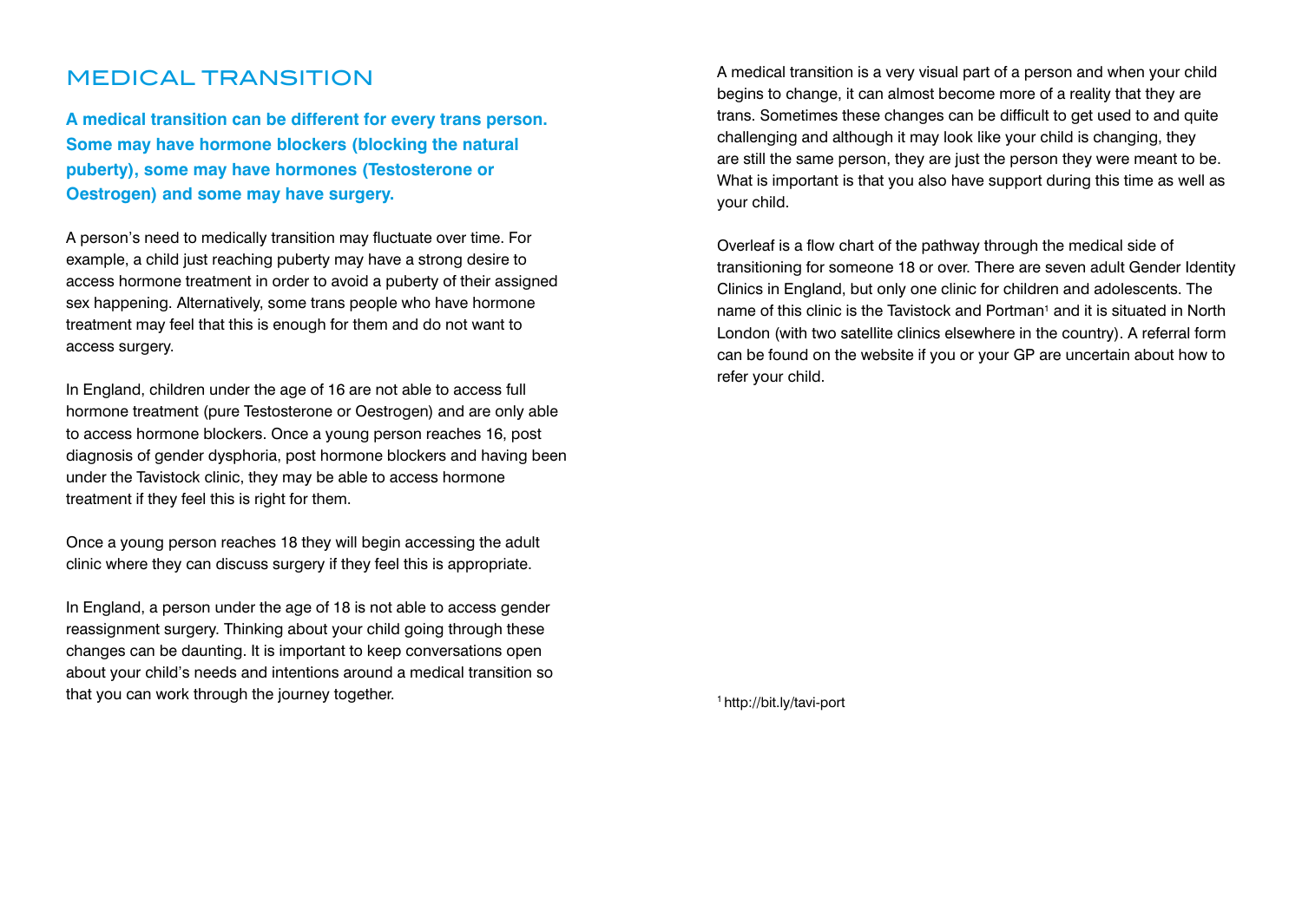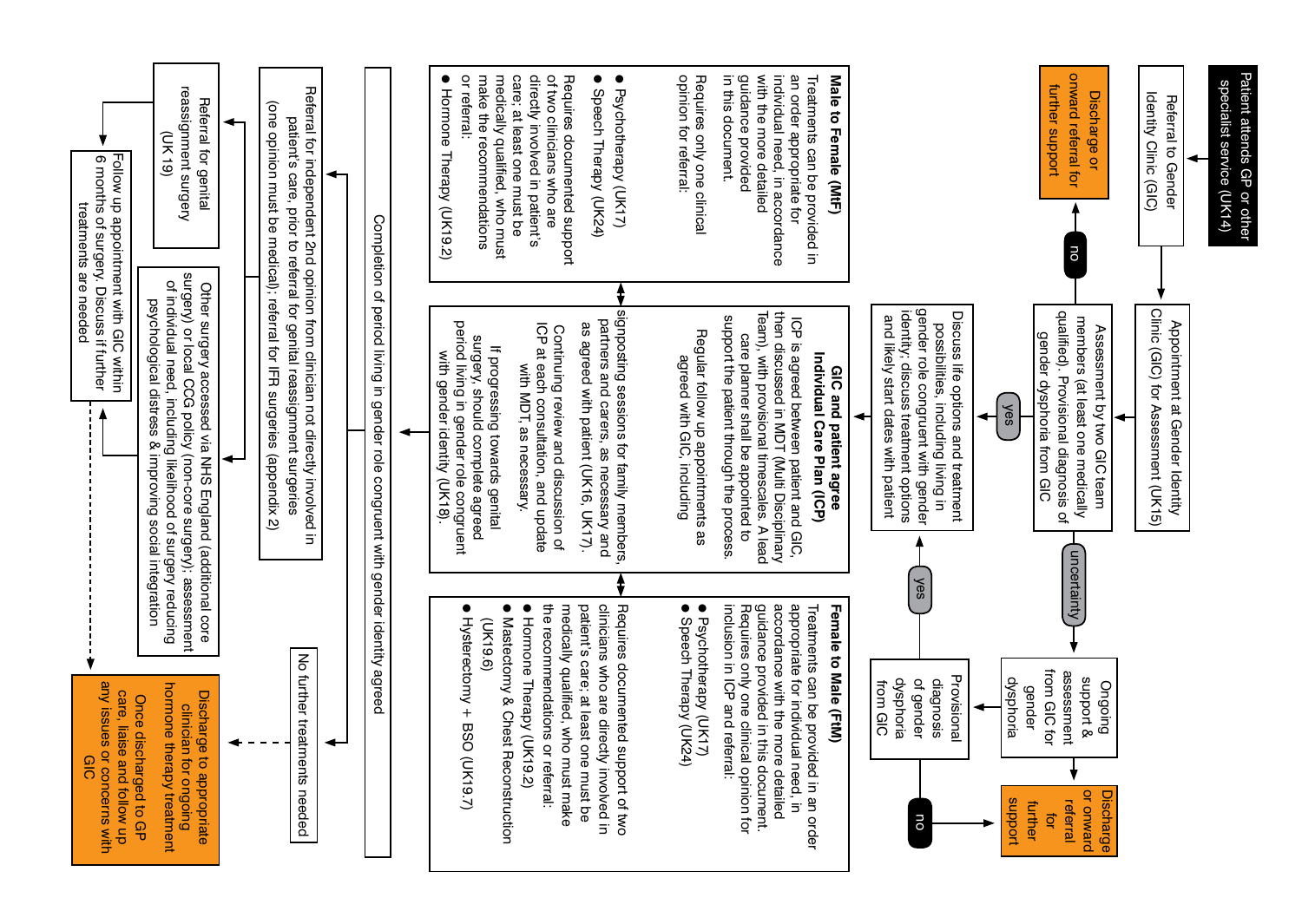## TIPS FOR PARENTS

**Having a transgender child or young person can be a very tough and confusing time for parents; it can be hard getting used to seeing your child as a different gender to what you are used to, changing name and pronouns, telling other people about this change, and - for many - just not knowing how you can help your child on this journey.** 

**The aim of this booklet is to give parents a starting point in providing their child with the support and understanding they need, so here are a few ideas to help manage the challenges that can come with having a trans child or teenager.**

#### coming out

Coming out can be one of the hardest points in a person's transition due to the fear of not knowing how people will respond. Your child will come out to you in their own way, showing that they trust you enough to tell you about this important part of themselves. You may want to inform people of your child's transition by yourself in order to protect your child (particularly if they are younger) from any possible negative reactions. It is important to note that a person's negative response to this news does not necessarily mean they are unaccepting; for many it is a shock response and once they've had time to process the information or educate themselves/be educated on the topic, they may, in time, come to understand and accept. One way of hopefully avoiding this immediate negativity would be to write letters to family and friends by way of coming out. This will allow you to say everything you want to say without being interrupted, and will give the person time to think it through before contacting you.

#### name change

How you go about choosing a new name should be between you and your child, but eventually you will have to start referring to your child as this name in everyday life. This can be particularly hard, if only for the fact

that you are breaking a habit of a lifetime. In the time between your child coming out and you feeling ready to use their new name, you could try referring to them by their first initial or a gender-neutral nickname, making your transition in to the new name easier without inducing any dysphoria or discomfort in your child. Accept that you will occasionally make mistakes and assure your child that when this happens, you are not doing so deliberately. When you do use the wrong name (or pronouns), just correct yourself and carry on.

A legal name change can be completed online, by phone, by post, or in person, using a Deed Poll<sup>2</sup>, which will come with details about how to notify authorities (e.g. schools, medical professionals, etc.) of this name change. This will also allow you to change your child's title from Mr. to Miss or vice versa. If your child is over the age of 16, you do not have parental responsibility for the Deed Poll, meaning they can complete it themselves.

#### MENTAL HEALTH

Unfortunately, transgender people are more likely to experience depression, anxiety and low self-esteem, most likely as a result of dysphoria, but it could also come about as a result of stress, stigma, or discrimination. Recognising changes in your child's mental health is key to helping your child through this difficult period; symptoms may include; lethargy, appetite changes, sleep changes, isolation, anger or irritability, a loss of interest in previously enjoyed activities, and - at its worst - self harm and/or suicidal ideation. If you do notice these symptoms - particularly the last two - in your child, contacting a doctor immediately is the best option. The doctor will be able to refer your child to the appropriate services (most likely CAMHS). If your child is not wanting to engage with CAMHS or GPs, there are youth services who may be able to offer some 121 support, such as Allsorts in Brighton.

If your child has self-harmed or expressed suicidal thoughts, taking them to Accident & Emergency would be the safest course of action.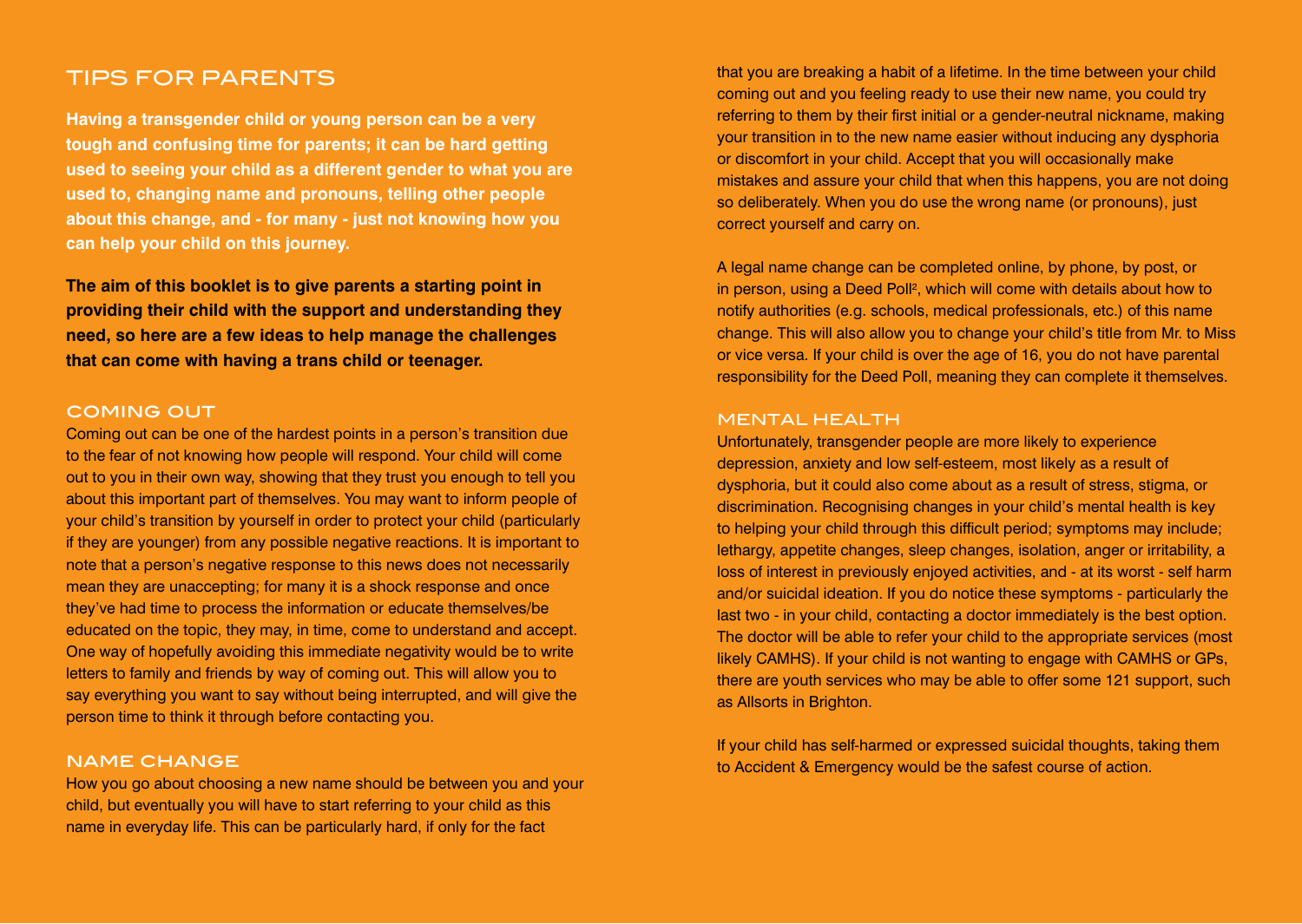## **SCHOOL**

Brighton-based LGBT charity Allsorts have created a trans toolkit for schools and parents, designed to make your child's school life as easy as possible throughout their transition. It covers general information about the topic of transgender, as well as the legal rights belonging to your child regarding name change, uniform, bathrooms, etc. This toolkit can be printed off and shared with members of staff at your child's school. To download, go to: http://bit.ly/allsortsschool

## personal care

Washing and bathing is an often-overlooked challenge for trans people; it can be confusing and distressing for a trans person to have to view their own body as something so drastically at odds with their gender. To make this an easier experience for your child, consider allowing them to bathe in swimwear, or even shorts and a t-shirt, if you find that their gender dysphoria is worsening at these times. Other suggestions include using bubble bath, so your child does not have to view their own body whilst in the bath, or finding distractions for them while they bathe; for younger children this may mean using bath toys, and for older children you could try books or magazines to read in the bath. This may help reduce your child's dysphoria, thus making a regular difficulty easier for both you and your child.

<sup>2</sup> http://www.deedpoll.org.uk/HowToApply.html



Stephen Whittle OBE is a prominent activist for trans rights and a professor of Equalities Law. He is a married father of four, who started his transition from female to male in the 1970s, and has proved essential in the advancement of rights for transgender people.



Laverne Cox is an actress who is becoming an increasingly popular advocate for transgender people, being a trans woman herself. She has produced and starred in various TV shows, providing visibility for trans women in the media.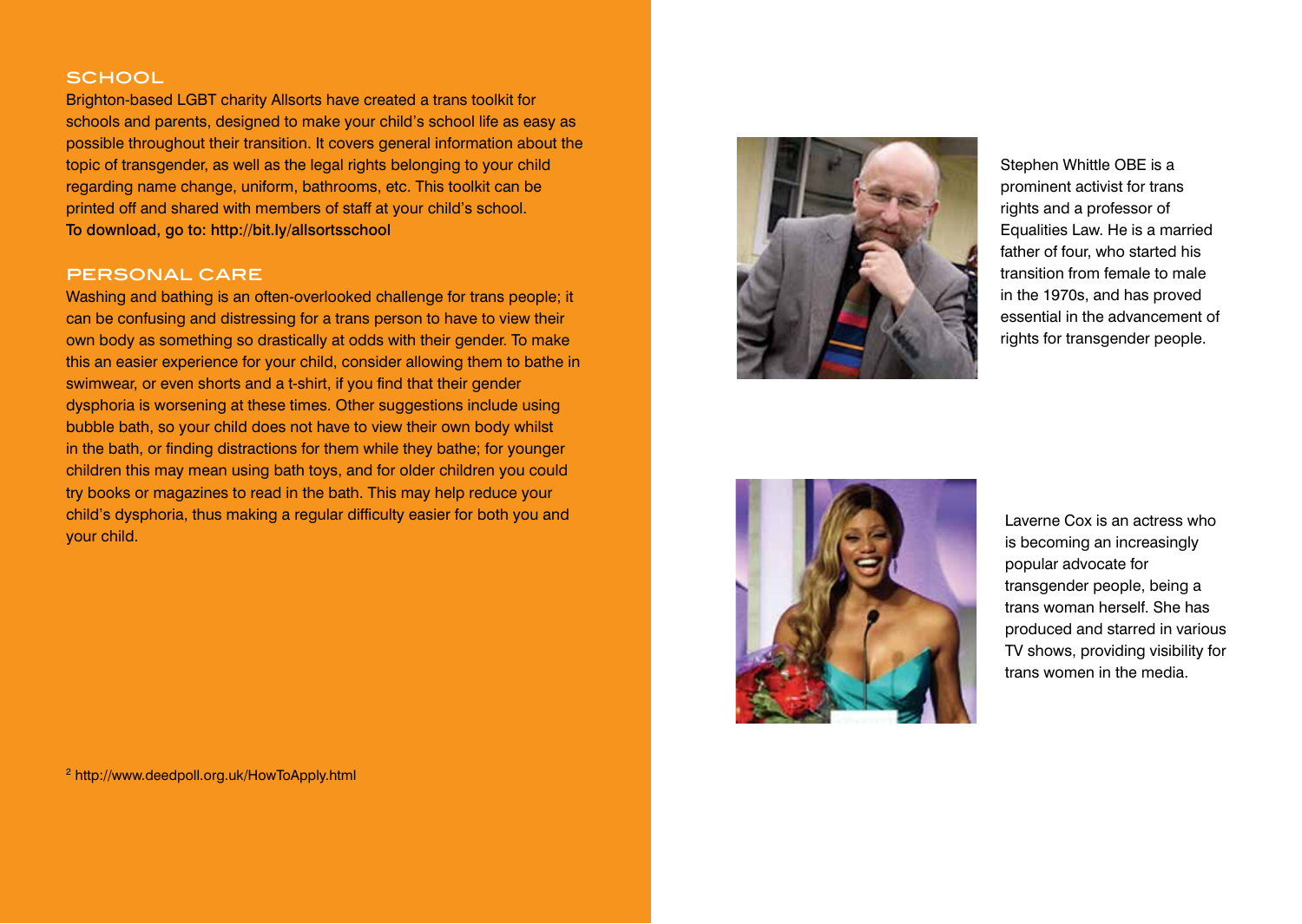# TERMINOLOGY

**Assigned sex** - The sex you were assigned at birth and raised as.

**Binding** - Wearing a compression vest (often called a binder) to push the breasts down and give the appearance of a flat chest.

**Breast forms** - Prostheses that can be worn to give the impression of having breasts.

**Cisgender** - A match between your assigned sex and your gender. A a term for non-transgender people.

**Coming out** - A process by which a trans person will tell friends/family/ co-workers etc about their trans status.

**Cross dresser** - A person who dresses in the clothing of the 'opposite sex' as defined by socially accepted norms. They enjoy wearing the clothes of the 'opposite sex' occasionally but they do not want to transition and therefore do not seek hormone therapy or surgery. Cross dressers are also referred to by some as transvestites but this is increasingly being seen as offensive and cross dresser is the preferred term. While some people initially cross dress on the path to gender reassignment, many cross dressers do not consider themselves transgender.

**Deed Poll/Statutory Declaration** - The means by which a person can legally change their name.

**E** - Shortened/slang term for oestrogen

**Electrolysis** - Hair removal procedure

**Endocrinologist** - A doctor who specialises in hormonal issues

**FTM (Female to Male)/trans man/a transsexual man** - Someone assigned female at birth but who identifies as male.

**Gender** - How a person feels in regards to male/female/neither/both. A cognitive process of recognising one's identity.

**Genderqueer/Gender fluid/Gender neutral - A gender diverse person** whose gender identity is neither male nor female, is between or beyond genders, or a combination of male and female.

**Gender dysphoria** - A medical term which refers to the physical/ emotional/social discomfort of being perceived and living as one's assigned sex.

**GIC** - Gender Identity Clinic

**Hormone blockers** - Medication used to suppress puberty.

**HRT** - Hormone Replacement Therapy

**LGBT** - Stands for Lesbian, Gay, Bisexual, Transgender

**Lower/bottom surgery** - Reconstructive genital surgery

**MTF (Male to Female/trans woman/a transsexual woman** - Someone assigned as male at birth who identifies as a woman.

**Non binary** - To not identify within the binary male or female gender norms

**Outed** - When a trans person's gender status is made public knowledge without their consent. This can happen either by people deliberately talking about this person being trans or by careless violation of confidentiality.

**Oestrogen** - Primary female sex hormone

**Packing** - Wearing a prosthesis that can be worn to give the impression of having a penis.

**Post-op** - After surgery

**Pre-op** - Before surgery

**Passing** - Being seen or read as the gender you present yourself as e.g. a male identifying person being read as male.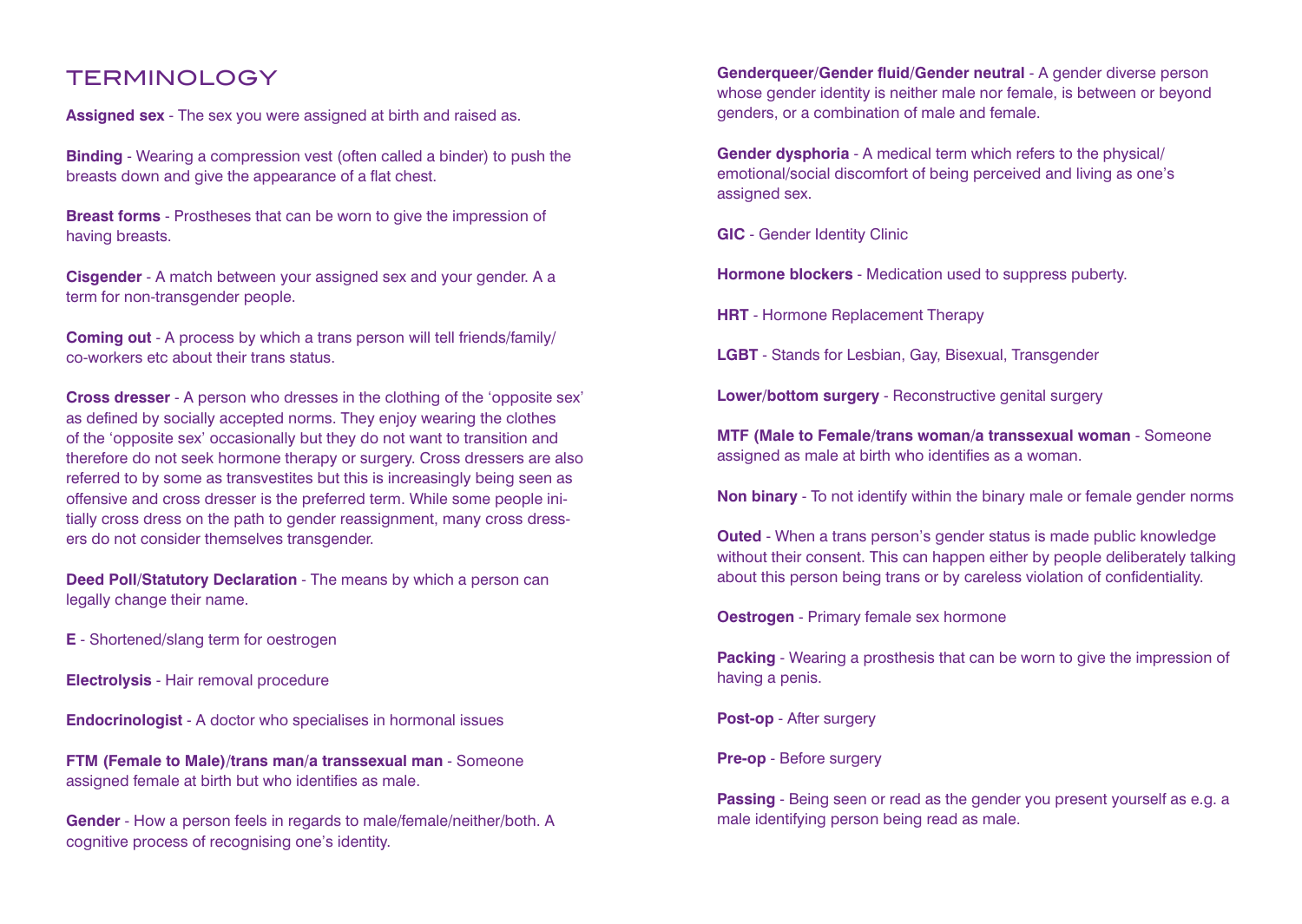**Pronouns** - He, him, his, she, her, they, them, their, hir, sie, ey, zie (gender neutral)

**Sex** - Assigned at birth in relation to one's genitals, chromosomes etc

**Sexual Orientation** - Attraction to people i.e. gay, straight, bisexual, pansexual etc

**Stealth** - Living in one's acquired gender without anyone knowing about one's trans status. A person may be stealth in some areas of their lives but not others.

**To gender** - To assign someone else a gender by noticing behaviour and body presentation.

**T** - Shortened/slang term for testosterone

**Testosterone** - Primary male sex hormone

**Top surgery** - Surgery performed on the chest, either to enhance or remove breasts.

# RESOURCES

## **Allsorts (Brighton based)**

Youth project aimed at LGBTU youth (25 and under), with weekly drop-ins, activities and one-to-one support, as well as Sara's Group for parents of trans youth. **www.allsorts.org.uk** 01273 721211

## **LGBT Switchboard (Brighton based)**

Provides support for LGBT people and their families through counselling and their helpline. **www.switchboard.org.uk** 01273 204050

#### **GIRES**

Thorough source of information about trans issues, aimed at trans people, their families, and medical professionals. **www.gires.org.uk** 01372 801554

#### **Mermaids**

Family and individual support for teenagers and children with gender identity issues. **www.mermaidsuk.org.uk** 0208 1234819